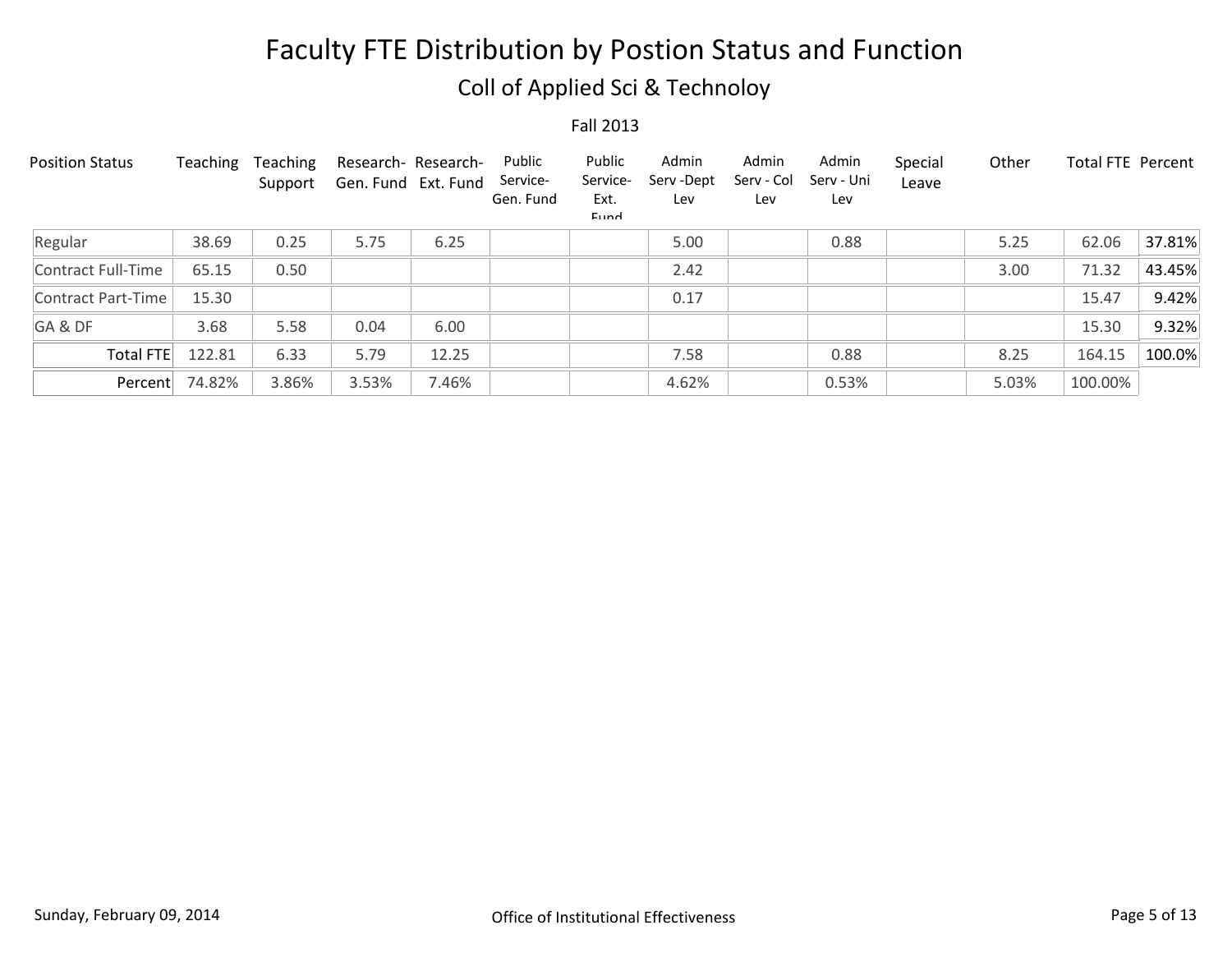## Coll of Architecture & Planning

| <b>Position Status</b> | Teaching | <b>Teaching</b><br>Support | Research- Research-<br>Gen. Fund Ext. Fund |       | Public<br>Service-<br>Gen. Fund | Public<br>Service-<br>Ext.<br>Eund | Admin<br>Serv-Dept<br>Lev | Admin<br>Serv - Col<br>Lev | Admin<br>Serv - Uni<br>Lev | Special<br>Leave | Other | <b>Total FTE Percent</b> |        |
|------------------------|----------|----------------------------|--------------------------------------------|-------|---------------------------------|------------------------------------|---------------------------|----------------------------|----------------------------|------------------|-------|--------------------------|--------|
| Regular                | 28.90    |                            | 7.00                                       |       |                                 |                                    | 3.00                      | 2.00                       |                            |                  | 2.04  | 42.94                    | 53.95% |
| Contract Full-Time     | 10.58    |                            | 0.75                                       |       |                                 |                                    |                           |                            |                            |                  | 0.50  | 11.83                    | 14.87% |
| Contract Part-Time     | 6.31     |                            |                                            |       |                                 |                                    |                           |                            |                            |                  |       | 6.31                     | 7.93%  |
| GA&DF                  |          | 8.25                       | 3.75                                       | 1.00  |                                 | 2.50                               | 1.50                      | 1.50                       |                            |                  |       | 18.50                    | 23.25% |
| <b>Total FTE</b>       | 45.79    | 8.25                       | 11.50                                      | 1.00  |                                 | 2.50                               | 4.50                      | 3.50                       |                            |                  | 2.54  | 79.58                    | 100.0% |
| Percent                | 57.54%   | 10.37%                     | 14.45%                                     | 1.26% |                                 | 3.14%                              | 5.65%                     | 4.40%                      |                            |                  | 3.19% | 100.00%                  |        |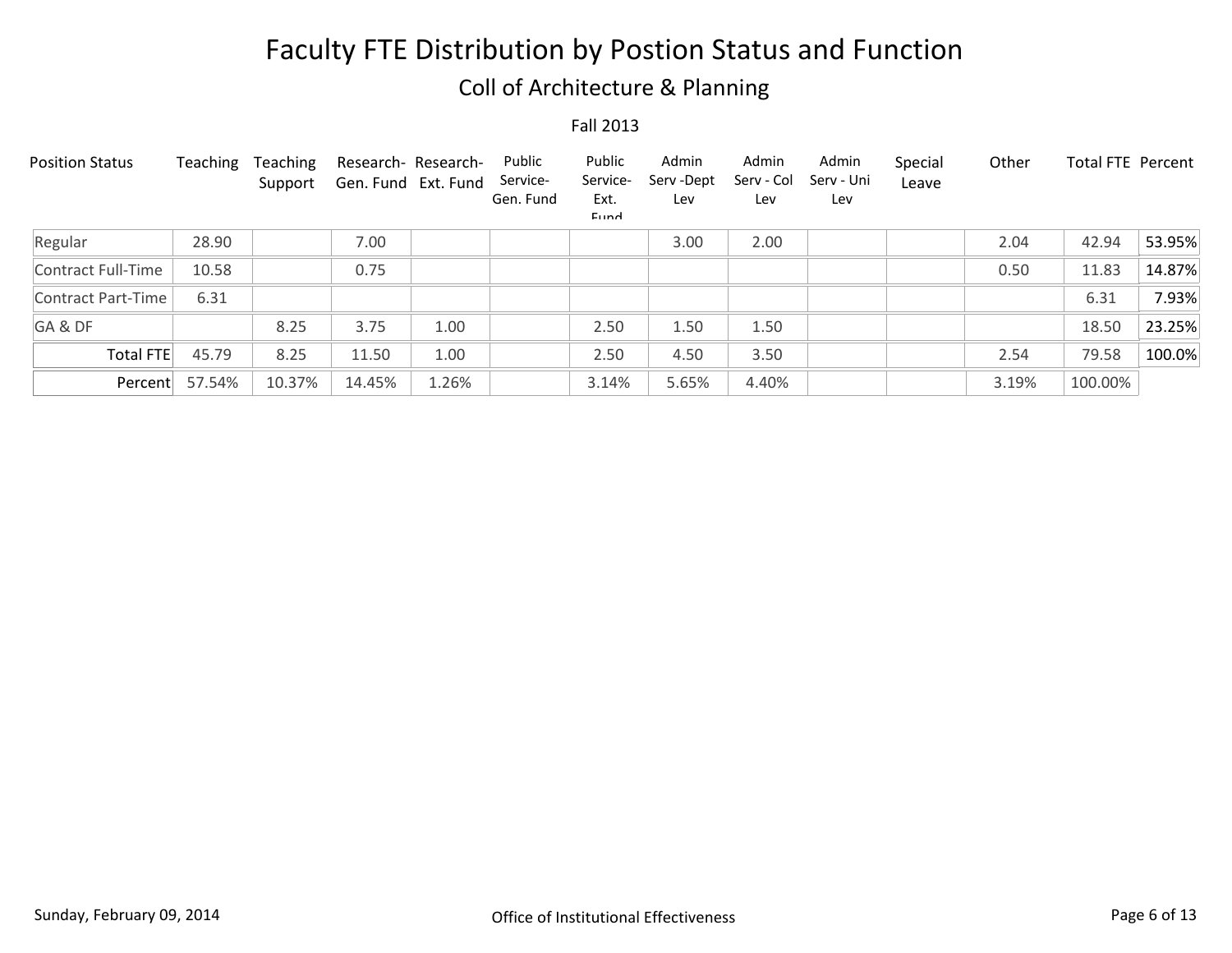### Coll of Comm Info & Media

| <b>Position Status</b> | Teaching | Teaching<br>Support | Gen. Fund Ext. Fund | Research- Research- | Public<br>Service-<br>Gen. Fund | Public<br>Service-<br>Ext.<br>Eund | Admin<br>Serv-Dept<br>Lev | Admin<br>Serv - Col<br>Lev | Admin<br>Serv - Uni<br>Lev | Special<br>Leave | Other | <b>Total FTE Percent</b> |        |
|------------------------|----------|---------------------|---------------------|---------------------|---------------------------------|------------------------------------|---------------------------|----------------------------|----------------------------|------------------|-------|--------------------------|--------|
| Regular                | 22.92    | 1.00                | 8.92                | 0.50                |                                 |                                    | 2.08                      | 0.58                       | 0.25                       |                  | 2.17  | 39.17                    | 36.31% |
| Contract Full-Time     | 27.75    |                     | 0.50                |                     |                                 |                                    | 0.50                      | 0.25                       | 0.33                       |                  | 4.67  | 34.33                    | 31.83% |
| Contract Part-Time     | 5.00     |                     |                     |                     |                                 |                                    |                           |                            |                            |                  |       | 5.00                     | 4.63%  |
| GA&DF                  | 10.88    | 13.00               | 3.75                | 1.00                |                                 |                                    |                           |                            |                            |                  |       | 29.38                    | 27.23% |
| <b>Total FTE</b>       | 66.54    | 14.00               | 13.17               | 1.50                |                                 |                                    | 2.58                      | 0.83                       | 0.58                       |                  | 6.83  | 107.88                   | 100.0% |
| Percent                | 61.68%   | 12.98%              | 12.21%              | 1.39%               |                                 |                                    | 2.39%                     | 0.77%                      | 0.54%                      |                  | 6.33% | 100.00%                  |        |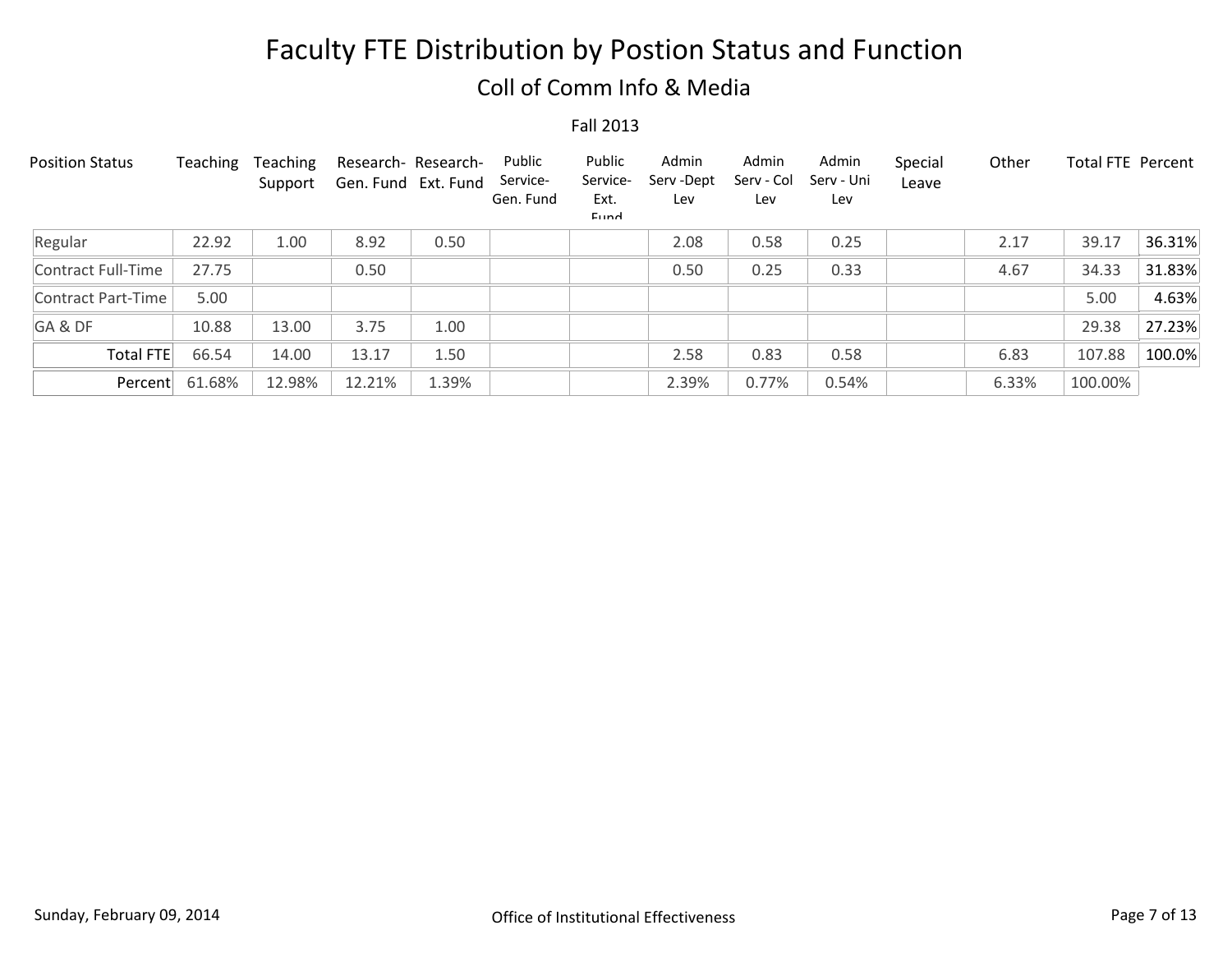## Coll of Fine Arts

| <b>Position Status</b> | Teaching | Teaching<br>Support | Research- Research-<br>Gen. Fund Ext. Fund |       | Public<br>Service-<br>Gen. Fund | Public<br>Service-<br>Ext.<br>Eund | Admin<br>Serv-Dept<br>Lev | Admin<br>Serv - Col<br>Lev | Admin<br>Serv - Uni<br>Lev | Special<br>Leave | Other | <b>Total FTE Percent</b> |        |
|------------------------|----------|---------------------|--------------------------------------------|-------|---------------------------------|------------------------------------|---------------------------|----------------------------|----------------------------|------------------|-------|--------------------------|--------|
| Regular                | 82.30    | 1.87                | 0.25                                       | 0.25  |                                 |                                    | 3.33                      | 1.75                       |                            | 0.25             | 4.84  | 95.18                    | 66.19% |
| Contract Full-Time     | 29.13    | 0.71                |                                            |       |                                 |                                    |                           |                            |                            |                  | 0.25  | 30.08                    | 20.92% |
| Contract Part-Time     | 13.04    |                     |                                            |       |                                 |                                    |                           |                            |                            |                  |       | 13.04                    | 9.07%  |
| GA&DF                  | 0.50     | 5.00                |                                            |       |                                 |                                    |                           |                            |                            |                  |       | 5.50                     | 3.82%  |
| <b>Total FTE</b>       | 124.97   | 7.58                | 0.25                                       | 0.25  |                                 |                                    | 3.33                      | 1.75                       |                            | 0.25             | 5.09  | 143.80                   | 100.0% |
| Percent                | 86.90%   | 5.27%               | 0.17%                                      | 0.17% |                                 |                                    | 2.32%                     | 1.22%                      |                            | 0.17%            | 3.54% | 100.00%                  |        |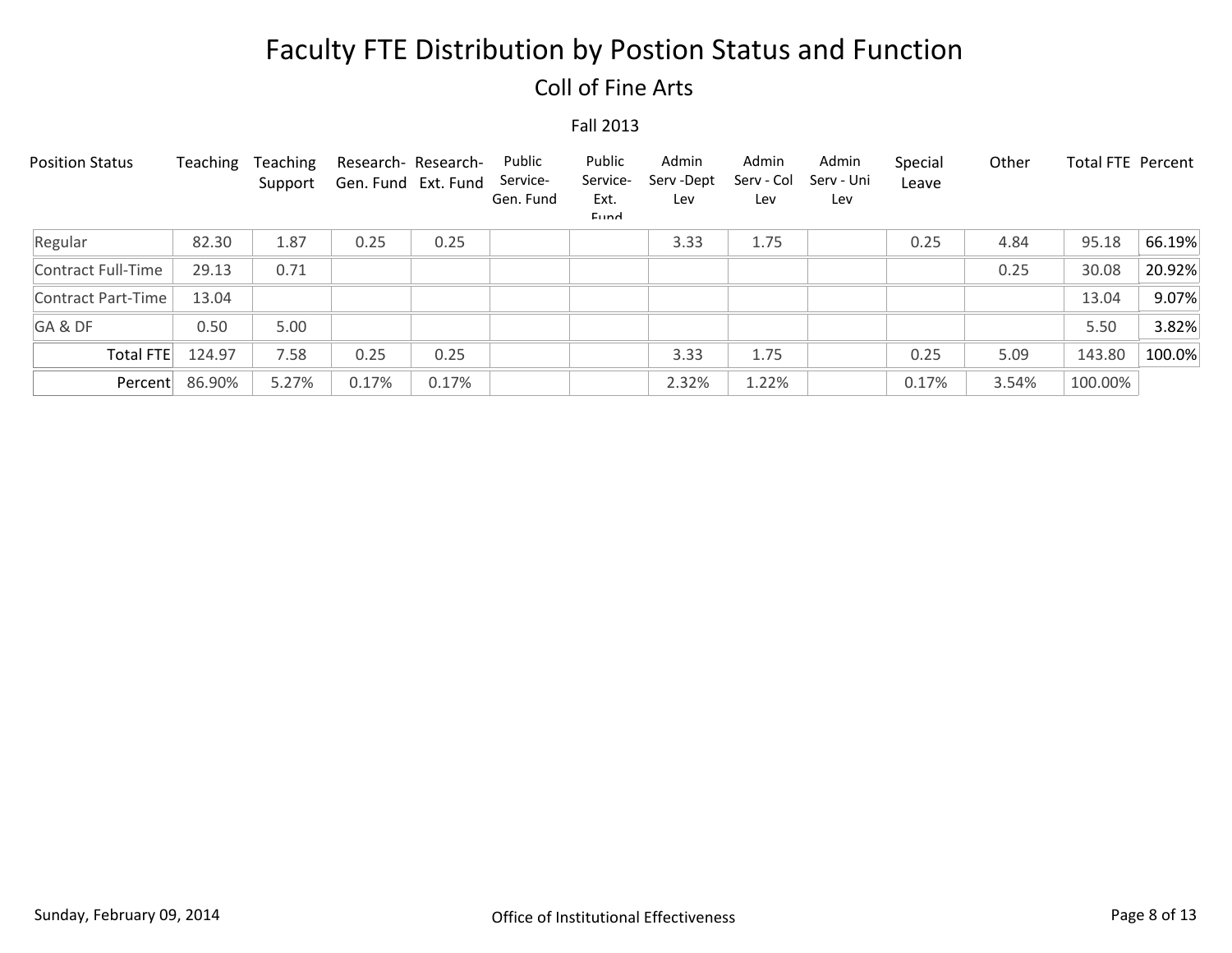#### Coll of Sciences & Humanities

| <b>Position Status</b> | Teaching | <b>Teaching</b><br>Support | Research- Research-<br>Gen. Fund Ext. Fund |       | Public<br>Service-<br>Gen. Fund | Public<br>Service-<br>Ext.<br>Eund | Admin<br>Serv-Dept<br>Lev | Admin<br>Serv - Col<br>Lev | Admin<br>Serv - Uni<br>Lev | Special<br>Leave | Other | Total FTE Percent |        |
|------------------------|----------|----------------------------|--------------------------------------------|-------|---------------------------------|------------------------------------|---------------------------|----------------------------|----------------------------|------------------|-------|-------------------|--------|
| Regular                | 165.52   | 0.28                       | 42.52                                      | 4.18  | 1.00                            |                                    | 13.25                     | 0.48                       | 0.50                       | 8.47             | 20.07 | 258.27            | 52.87% |
| Contract Full-Time     | 123.38   | 1.22                       | 0.17                                       |       |                                 |                                    | 1.50                      |                            |                            |                  | 2.83  | 129.69            | 26.55% |
| Contract Part-Time     | 33.44    |                            | 0.25                                       |       |                                 |                                    | 0.25                      |                            |                            |                  | 0.25  | 34.19             | 7.00%  |
| GA&DF                  | 11.38    | 38.46                      | 12.50                                      | 3.00  |                                 |                                    | 1.00                      |                            |                            |                  |       | 66.33             | 13.58% |
| <b>Total FTE</b>       | 333.72   | 39.96                      | 55.43                                      | 7.18  | 1.00                            |                                    | 16.00                     | 0.48                       | 0.50                       | 8.47             | 23.16 | 488.48            | 100.0% |
| Percent                | 68.32%   | 8.18%                      | 11.35%                                     | 1.47% | 0.20%                           |                                    | 3.28%                     | 0.10%                      | 0.10%                      | 1.73%            | 4.74% | 100.00%           |        |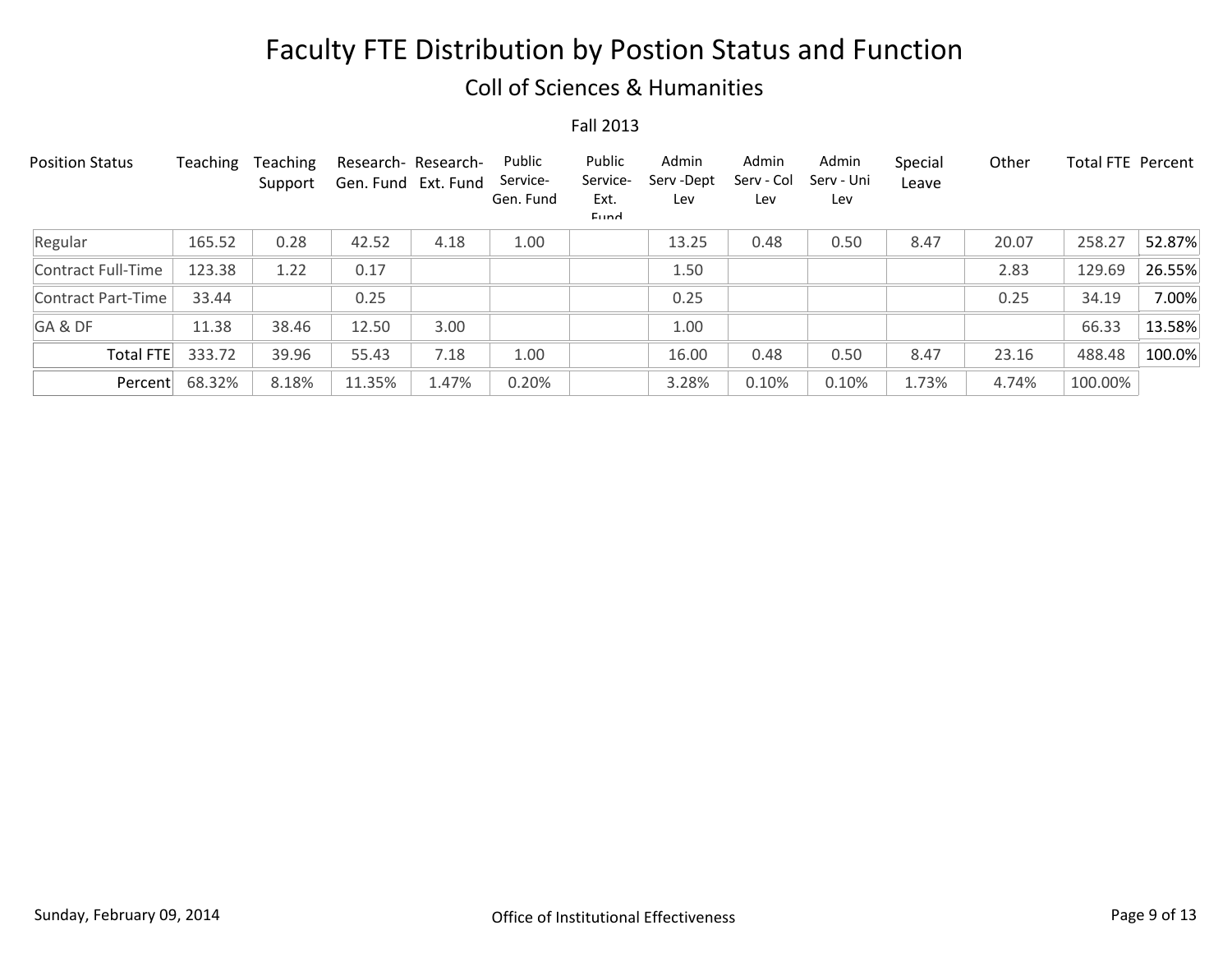#### Miller Coll of Business

| <b>Position Status</b> | Teaching | Teaching<br>Support | Research- Research-<br>Gen. Fund Ext. Fund |       | Public<br>Service-<br>Gen. Fund | Public<br>Service-<br>Ext.<br>Eund | Admin<br>Serv-Dept<br>Lev | Admin<br>Serv - Col<br>Lev | Admin<br>Serv - Uni<br>Lev | Special<br>Leave | Other | <b>Total FTE Percent</b> |        |
|------------------------|----------|---------------------|--------------------------------------------|-------|---------------------------------|------------------------------------|---------------------------|----------------------------|----------------------------|------------------|-------|--------------------------|--------|
| Regular                | 47.65    |                     | 15.67                                      | 0.25  |                                 |                                    | 1.75                      | 0.25                       |                            |                  | 3.08  | 69.90                    | 63.32% |
| Contract Full-Time     | 21.75    |                     | 0.25                                       |       |                                 |                                    |                           |                            |                            |                  | 0.25  | 22.50                    | 20.38% |
| Contract Part-Time     | 2.00     |                     |                                            |       |                                 |                                    |                           |                            |                            |                  |       | 2.00                     | 1.81%  |
| GA&DF                  |          | 14.00               | 2.00                                       |       |                                 |                                    |                           |                            |                            |                  |       | 16.00                    | 14.49% |
| Total FTE              | 71.40    | 14.00               | 17.92                                      | 0.25  |                                 |                                    | 1.75                      | 0.25                       |                            |                  | 3.33  | 110.40                   | 100.0% |
| Percent                | 64.67%   | 12.68%              | 16.23%                                     | 0.23% |                                 |                                    | 1.59%                     | 0.23%                      |                            |                  | 3.02% | 100.00%                  |        |